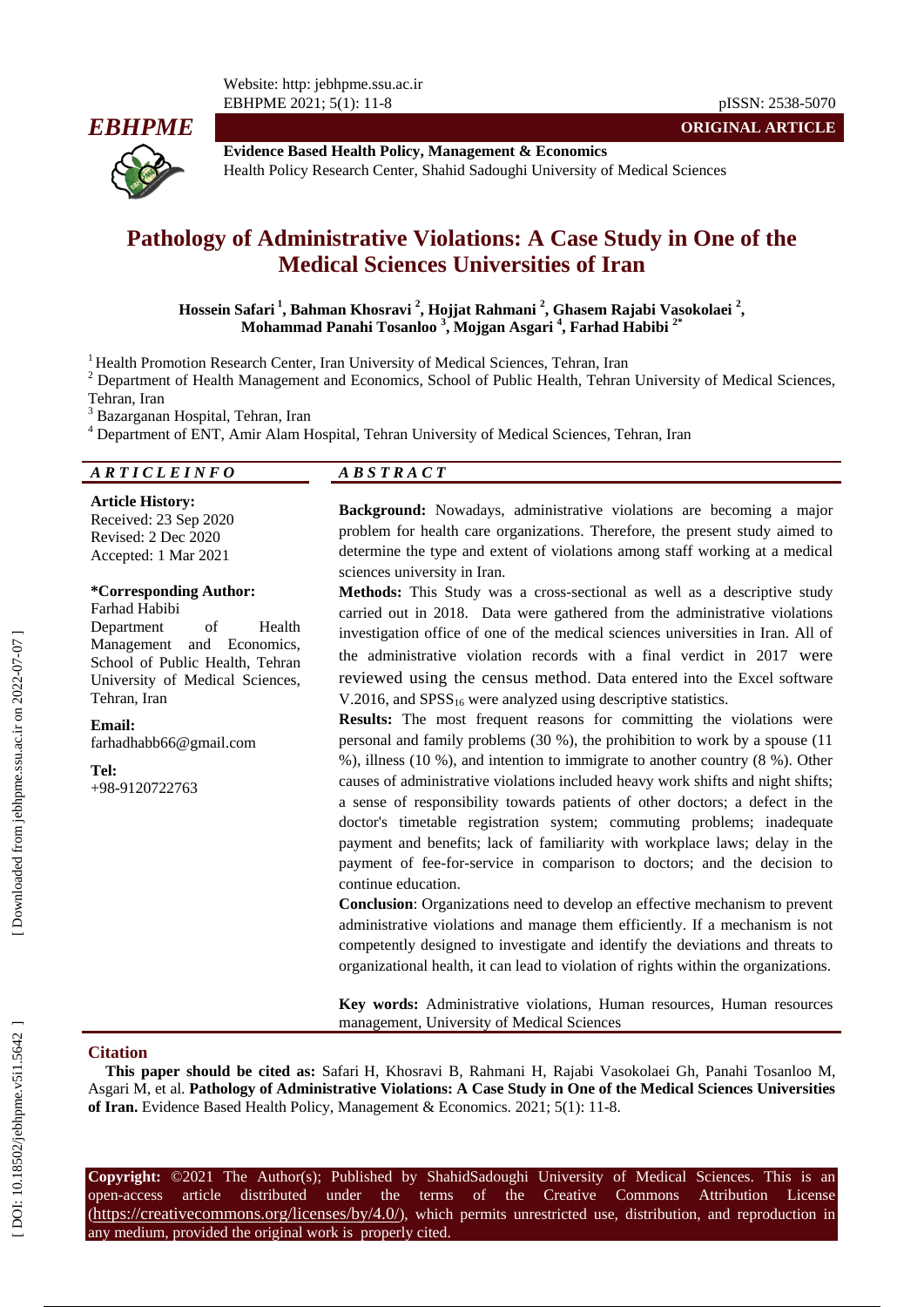### **Introduction**

**V** iable development and sustainability in the current competitive environment have led current competitive environment have led organizations to focus on human resource development because human resources are recognized as the most valuable assets of the organizations (1) . Organizations, despite the type of function and variety in their performance, face many challenges such as optimizing the organizational structure, reengineering the processes and services, increasing productivity, improving quality, cost and revenue management as well as manpower management. Lack of effective control and management of these types of challenges can engage organizations with injustice and inequality, corruption, and increased malicious behaviors (2) . Therefore, paying attention to the competitive environment among healthcare organizations in private and public sectors and the developments that have taken place in this area in the administrative management system justify the need for efficient and effective human resources more than any other time (3).

The literature and the research conducted in recent decades indicate that social -occupational violations are not a new issue. The concept of job violation has been investigated in organizations since the mid -1900s . However, due to the obvious and dysfunctional economic and social costs associated with organizational violations (4), and because of the effects it always has had on organizational performance and reputation, it is a concept that has attracted several researchers to investigate this issue closely over time (5,6) .

There are many definitions and categories for occupational violations and misconduct by many scholars; however, researchers have concluded that administrative violations are generally divided into four groups of financial deviations, administrative -organizational misconduct, and aggressive and political behaviors (6) . In financial violations, such as embezzlement or theft, the person seek s to waste the government and organization resources to reach their personal goals. Violations such as attending the workplace

with delay , leaving the workplace sooner an d without permission, disclosure of information, non -implementation of organizational procedures are considered administrative -organizational violations (5, 7) . Aggressive behaviors, which is another group of violations, aim to jeopardize individuals and organizations' reputation by carrying out activities such as aggressive and hostile acts, slander and defamation, harassment, and violence. Supporting a particular group that leads to other people's detriment is called political violations that include spreading rumors, blaming, and negative and unhealthy competition  $(7, 8)$ .

According to a report by Carroll in 2017, there has been an increasing trend for fraud and corruption in global organizations since 2012 . According to this report, physical and financial theft, conflict of interest s, information theft, and workplace violence were the most common types of reported violations in the healthcare, pharmacy, and biotechnology sectors (9) . Many studies have widely examined the normative and positive behaviors in the healthcare sector; however, less attention has been paid to negative behaviors or what is known as occupational violations. Results of published studies have shown that roughly 95 % of organizations face deviant behaviors , and 75 % of these deviant behaviors include theft and aggressive behaviors in the workplace that may be observed in the private sector as well (10-12). Furthermore, studies showed that although deviant behaviors at work are a major issue in most organizations , they are widely noticed in underdeveloped and developing countries with low literacy rates and more poverty  $(13)$ .

According to the abovementioned facts, the rationale of the present study was to effectively develop professional ethics, manage individual -social deviant behaviors properly, pay attention to the quality of service s delivered to the community, promote the professional performance of staff , manage the human resources , and increase the employees' satisfaction. All of these challenges require the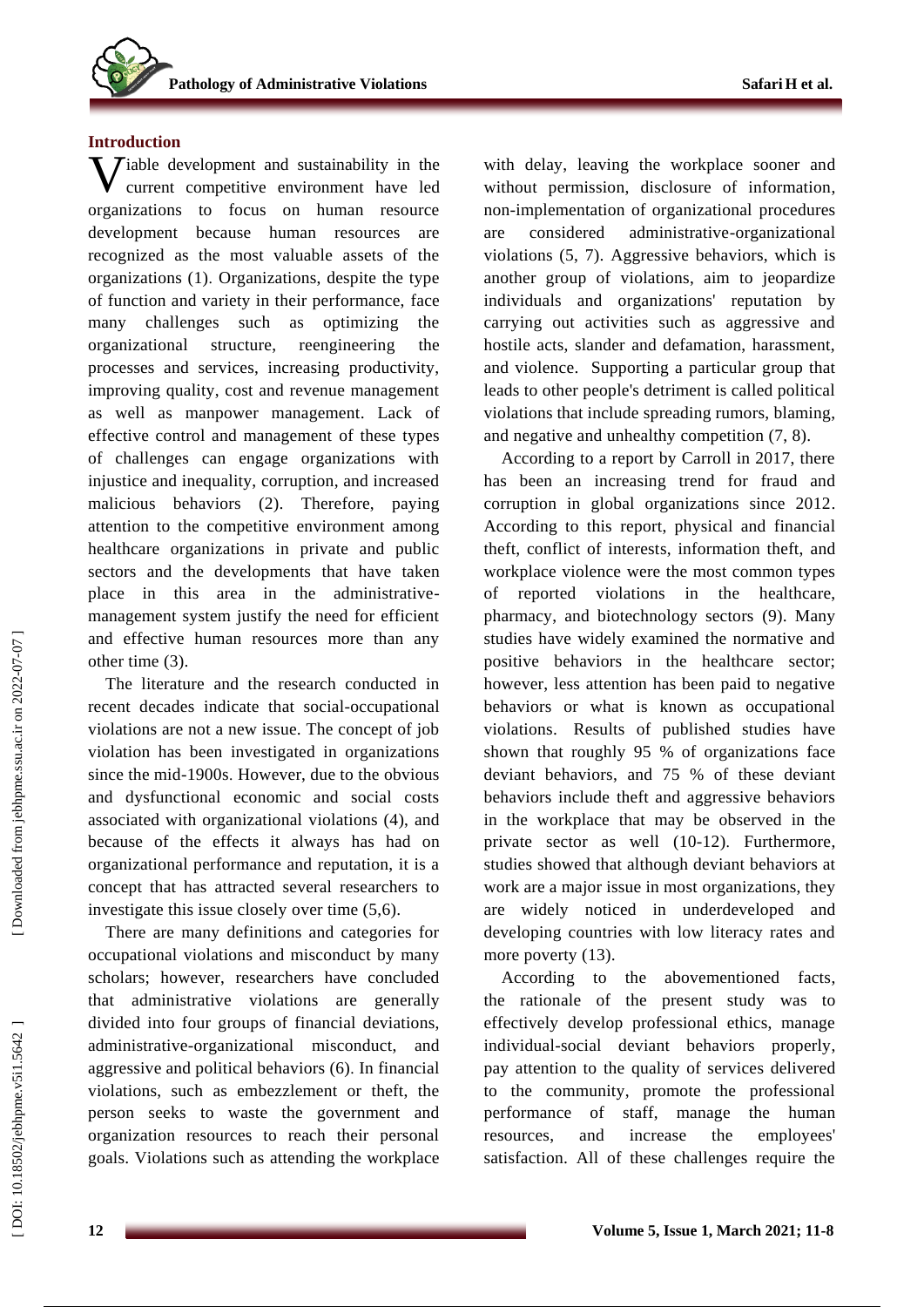

use of scientific evidence to make informed decisions by health policymakers. Therefore, this study can provide a good understanding of the frequency of administrative violations, their causes, distribution , and management over time. Thus, the present study aimed to determine the type and extent of violations among the staff workers at a medical sciences university in Iran.

### **Material s and Methods**

This was a cross -sectional and descriptive study conducted in 2018 to determine the type and extent of violations among staff workers at a medical sciences university in Iran . Data were gathered from the administrative violations investigation office of one of the medical sciences universities in Iran. All of the administrative violation records with a final verdict in 201 7 were reviewed using the census method . Next, the required data were collected using a data gathering form comprising of items developed according to the objective of the study. After obtaining the necessary permissions, all of the administrative violation records were read twice by two different members of the research team , and the relevant data in addition to the causes of administrative violations were extracted by coding . These causes were mentioned in their records by the staff themselves. Data were entered into Excel V.2016 and were analyzed using descriptive (Frequency, Percentage) statistics. The present study was approved by the ethics committee of Iran university of medical sciences (code: IR.IUMS.REC.1398.188) .

### **Results**

The researchers analyzed a total of 52 administrative violation records with a final verdict. 42.3 % of the records were related to

nurses , and the rest were related to the other occupational groups. Moreover, 73.1 % of the records were for females , and the rest were related to males. Most of the study population (44.2 %) aged 30 to 39 years old. Married people had committed the most violations (90.4 %) in comparison to their counterparts. In terms of education, 48.1 % of the study participants had BSc, 23.1 % with a doctoral degree (including physicians and those with a Ph.D. degree), 17.3 % with an associate degree, and 9.6 % of them had a diploma. In terms of employment status, 90.4 % of the participants were officially employed , and the rest were contract employees. Moreover, 51.9 % of the study samples had a work experience of 1-10 years, 32.7 % with 11-20 years, and 15.4 % with 21-30 years (Table 1).

Results of the present study revealed that the main reasons for committing administrative violations included having personal and family issues (30 %), the prohibition of work by the spouse (11 %), illness (10 %), and intention to immigrate to another country  $(8%)$  (Table 2).

Table 3 displayed that most of the administrative violations (72 %) were related to having unjustified absences alternately or sequentially. In 71 % of the reviewed records, people did not have any history of previous violations, 17 % with one case of violation, and 12 % had 2 cases of violations in their record.

The review of the primary verdicts announced by the board of directors on administrative violations reported that in 46 % of the cases , the verdict declared by the board was to fire the person from the organization.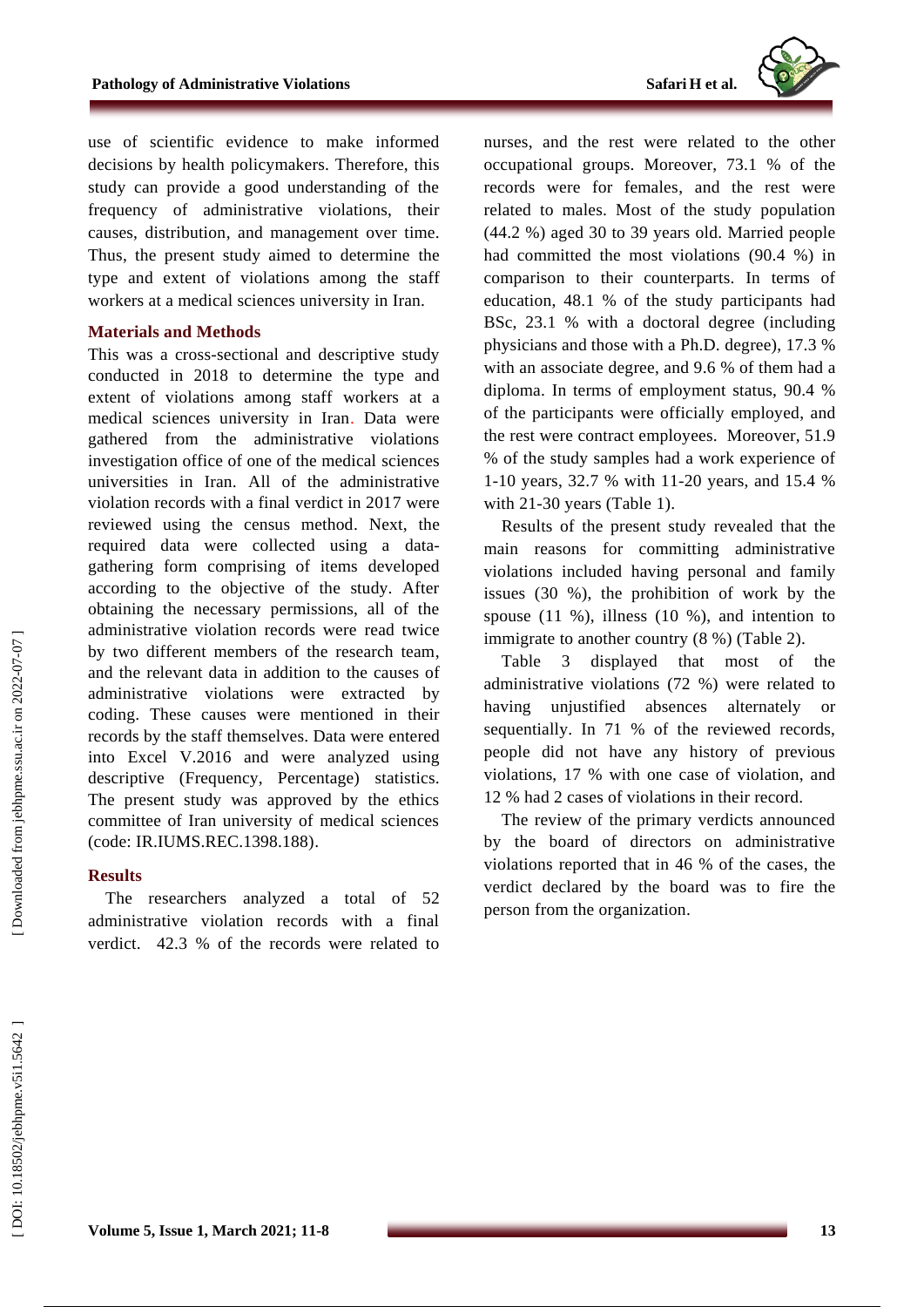| <b>Variable</b>         | <b>Occupational group</b> | <b>Frequency</b> | Percentage |
|-------------------------|---------------------------|------------------|------------|
|                         | Physician                 | 11               | 21.2       |
|                         | <b>Nurse</b>              | 22               | 42.3       |
| Job category            | Administrative staff      | $\overline{2}$   | 3.8        |
|                         | Others                    | 17               | 32.7       |
| Gender                  | Female                    | 38               | 73.1       |
|                         | Male                      | 14               | 26.9       |
|                         | 20-29                     | 2                | 3.8        |
| Age (years)             | 30-39                     | 23               | 44.2       |
|                         | $40-49$                   | 12               | 23.1       |
|                         | 50-59                     | 15               | 28.8       |
| Marital status          | Single                    | 5                | 9.6        |
|                         | Married                   | 47               | 90.4       |
|                         | Diploma and lower         | 5                | 9.6        |
|                         | Associate degree          | 9                | 17.3       |
| Education               | BS.c                      | 25               | 48.1       |
|                         | MS.c                      | 1                | 1.9        |
|                         | PhD $\&$ M.D              | 12               | 23.1       |
|                         | Officially employed       | 37               | 71.2       |
| Type of employment      | Contract                  | 15               | 28.8       |
|                         | $1-10$                    | 27               | 51.9       |
| Work experience (years) | 11-20                     | 17               | 32.7       |
|                         | $21-30$                   | 8                | 15.4       |

Table 1. Frequency Distribution of Administrative Violations Records by Demographic Variables

### **Table 2 .** Frequency Distribution of Causes of Administrative Violations

| <b>Causes of administrative violations</b>                  | <b>Frequency</b> | Percentage |
|-------------------------------------------------------------|------------------|------------|
| Heavy and night work shifts                                 |                  | 5.26       |
| A sense of responsibility for patients of other doctors*    |                  | 2.1        |
| Changing of the spouse's work to another city               |                  | 4.21       |
| <b>Illness</b>                                              | 10               | 10.52      |
| Personal and family issues                                  | 33               | 34.73      |
| Defect in the doctor's timetable registration system        |                  | 2.1        |
| Commuting to the workplace                                  |                  | 2.1        |
| Having over-friendly relationships with the clients         |                  | 2.1        |
| Following the doctor's orders**                             |                  | 2.1        |
| Prohibition to work by the spouse                           |                  | 11.57      |
| Intention to migrate abroad                                 | 8                | 8.42       |
| Inadequate payment and benefits                             |                  | 4.21       |
| Lack of familiarity with workplace laws                     |                  | 2.1        |
| Job dissatisfaction                                         |                  | 5.26       |
| Delay in paying fee-for-service in comparison to physicians |                  | 2.1        |
| Illness of a family member                                  |                  | 4.21       |
| The decision to continue education                          |                  | 2.1        |

\*trying to help patients of other doctors without their doctor's permission

\*\*for instance, a nurse follows the doctor's order even if it is not suitable for patient treatment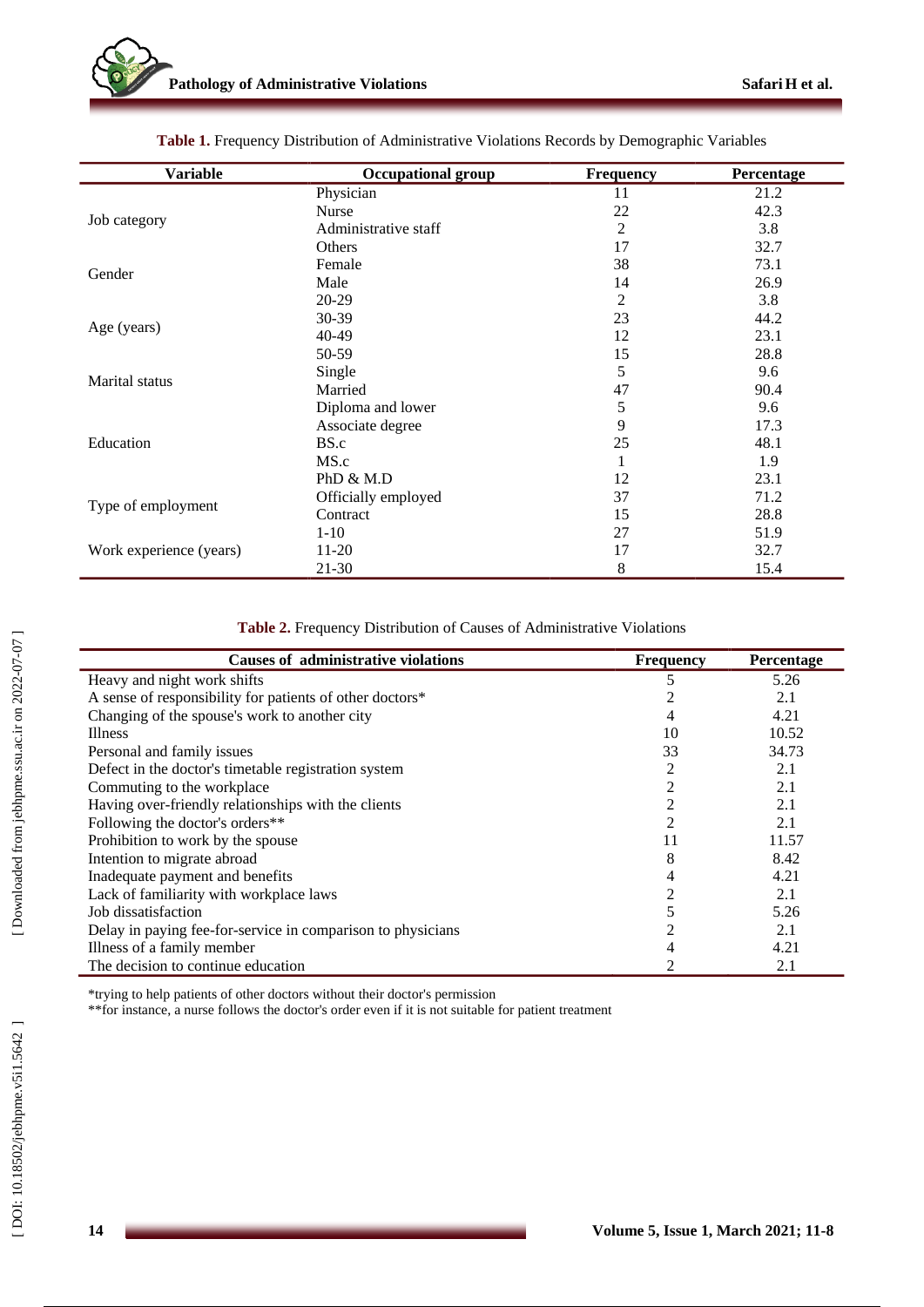

| <b>Clauses of</b><br>article 8 of<br>administrative<br>violations | <b>Types of administrative violation</b>                                                                                                                                                                | <b>Frequency</b> | <b>Percentage</b> |
|-------------------------------------------------------------------|---------------------------------------------------------------------------------------------------------------------------------------------------------------------------------------------------------|------------------|-------------------|
| Clause 1                                                          | Actions and behaviors contrary to the occupational or administrative<br>aspects                                                                                                                         |                  | 1.81              |
| Clause 2                                                          | Violation of relevant laws and regulations                                                                                                                                                              | 1                | 1.81              |
| Clause 3                                                          | Creating dissatisfaction with the client or not doing or delaying their<br>legal affairs without reason                                                                                                 | 1                | 1.81              |
| Clause 8                                                          | Leaving the service desk during office hours                                                                                                                                                            | 1                | 1.81              |
| Clause 9                                                          | Repetition in the delay of entry to the office or repetition of leaving the<br>office without obtaining permission                                                                                      | 1                | 1.81              |
| Clause 10                                                         | Negligence in the preservation of property, documents, and public<br>funds, and doing damage to state property                                                                                          | 1                | 1.81              |
| Clause 13                                                         | Failure to comply with the orders of higher officials within the scope<br>of administrative duties                                                                                                      | 3                | 5.45              |
| Clause 14                                                         | Underemployment or negligence in performing assigned tasks                                                                                                                                              | 1                | 1.81              |
| Clause 21                                                         | Non-observance of the Islamic and religious aspects in the workplace                                                                                                                                    |                  | 1.81              |
| Clause 25                                                         | Any unauthorized use of employment or occupational position as well<br>as facilities and government properties                                                                                          | 1                | 1.81              |
| Clause 29                                                         | Unplanned absences alternately or sequentially                                                                                                                                                          | 42               | 76.36             |
| Clause 33                                                         | Participating in sit-ins, strikes, illegal demonstrations, or incitement to<br>sit-ins, strikes, and illegal demonstrations, and putting pressure on<br>groups to elicit personal and illegal purposes. | 1                | 1.81              |

### **Table 3 .** Frequency Distribution of Types of Administrative Violations

# Downloaded from jebhpme.ssu.ac.ir on 2022-07-07

# **Discussion**

The aim of studies conducted in the field of human resources management is to provide evidence -based, suitable , and practical strategies for organization management (14) . Consequently, investigating and studying the impact of human resources on health interventions and policies can be a basis for solving the shortage of scientific evidence and adopting human resources management strategies to achieve universal healthcare coverage (15). Healthcare organizations are now becoming the most active service organizations around the world . The healthcare sector is growing at an unimaginable speed and is connected with other sectors that affect the health of the community. Therefore, to carry out its responsibility to an optimum level, the health sector not only needs to pay attention to issues such as justice, access, and fair financial participation but also requires effective, accountable, and skillful clinical and non -clinical human resources (16, 17). Nowadays, administrative and occupational violations are becoming a major problem in health care

organizations and may even affect the justice, accountability, spirituality, honesty, creativity, commitment , and competence of both the individual s and the organization (18).

The dynamics of each organization depend on its human resources; therefore, the adoption of various policies and laws by the leaders and managers of the organizations can either lead the staff towards committing deviant behaviors or preventing them from developing such behaviors within the organization (2). To overcome this inefficiency (organizational violations), healthcare managers must first identify them, then examine the determinants and effects of such deviant actions, and ultimately make acceptable and effective strategies to eliminate and reduce them . This study aimed to determine the type of organizational violations in one of Iran's medical sciences universities .

Considering that the method used in this study to collect the data was different from methods used in other studies, the authors could not completely compar e the results of the present study with the other similar studies ; however, this study could be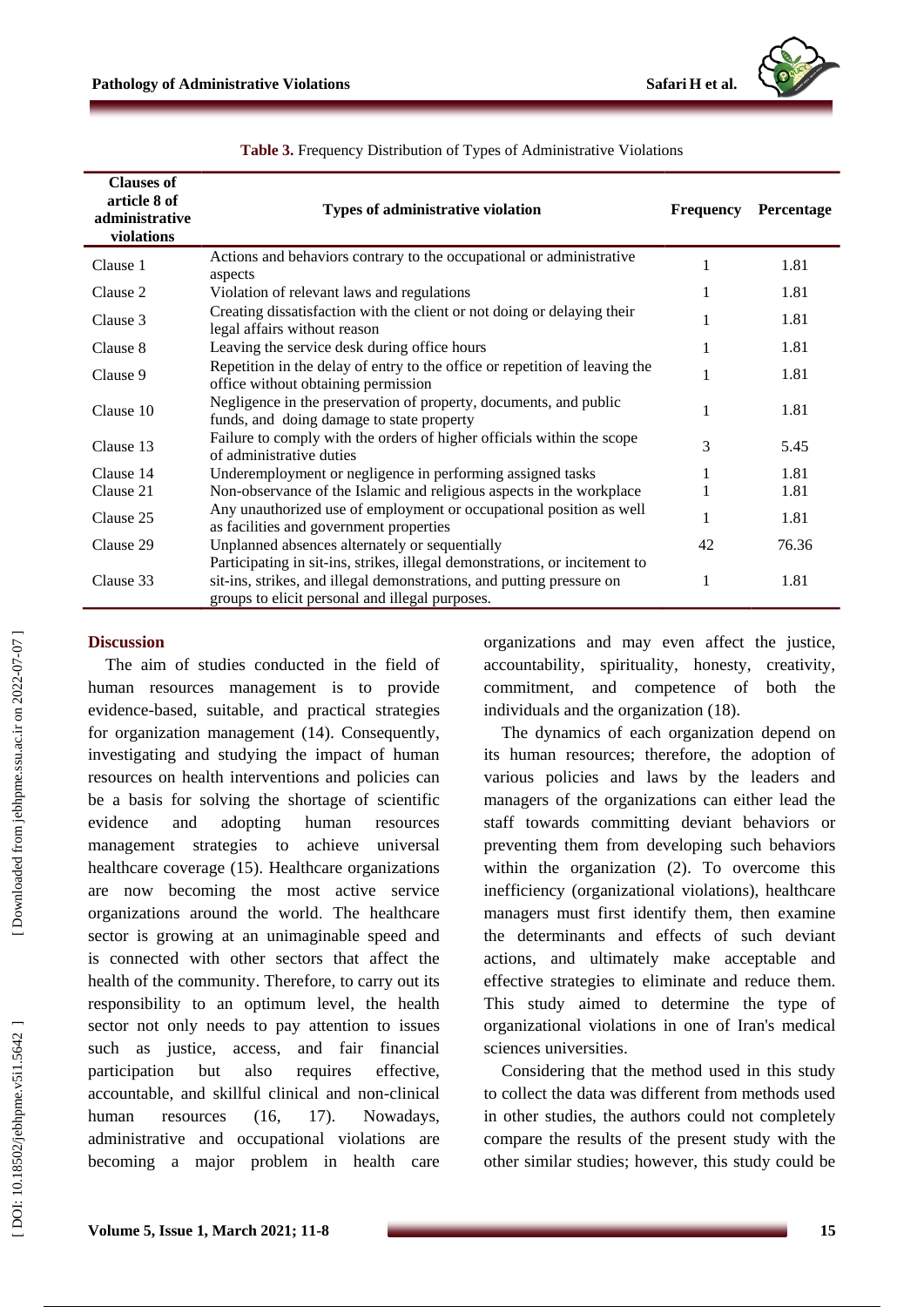the basis and pave the way for future research work . Similar results were claimed by researchers such as in 2012, Chirasha et al. (19) , who pointed out that more than 75 % of employees in the organization were involved in violations such as theft, fraud, sabotage, and absence from the workplace . Another study disclosed that at least 95 % of the organizations experience d theft within the organization (4). Other studies have also indicated that about 50 to 75 % of the employees in organizations were involved with deviant behaviors. Some other studies have shown that more than 90 % of employees of organizations confessed to committing some types of violations (20) . Therefore, it is crucial to identify types of violation s and provide a supportive environment for staff so that they may confess to their violations. By practicing this, a healthy and accountable organization can be created both in the public and private sectors. The importance of accountability as one of the main goals of the health system with any system of mechanism and feature is a very important and valuable criterion for public and health policymakers. It requires the managers to work hard and mobilize all resources and facilities to improve organizational accountability (21). Literature review and witnessing the incidences occurring in the health sector show that improving the quality of health services at every level is an accepted strategy for understanding the current competitive environment. This can be recognized as one of the concerns of health care providers (22).

No organization can be successful in the present highly competitive environment without human resources. The human resources of any organization are believed to be the competitive advantage of that organization . Since all health care services in every health system are delivered by its human resources; therefore, human resource s management play s a vital role in the success of health system in each country Evidence has shown that human resources have been the most important resources in providing quality and effective healthcare services (23, 24). In any organization, if

human resources are satisfied with what they do and what they get in return from the organization, it is clear that the organization can provide more productive, innovative , and committed staff to deliver health care services (15) . It should be noted that the current study did not have any serious limitation in terms of having access to the violation records of the staff. The research team was provided with a room within the organization to review the records thoroughly.

### **Conclusion**

Based on the results of the present stud y, it can be concluded that organizations need to develop a proper mechanism to prevent deviant behaviors and manage them effectively. Not having a proper mechanism to investigate and identify such deviations can lead not only to the violation of rights within the organizations, reduce the responsiveness, satisfaction , and quality of health care services but also waste valuable human economic resources, ultimately leading to a reduction in the efficiency and effectiveness of organizational activities.

### **Acknowledgments**

The authors would like to thank all staff of the medical Sciences University for their cooperation in conducting this research.

### **Conflict of interests**

The authors have no conflict of interests relevant to this article to disclose.

### **Authors' contributions**

Safari H and Rahmani H designed research; Khosravi B, Rajabi Gh and Asgari M conducted research; Panahi Tosanloo M and Habibi F analyzed data; and Khosravi B, Safari H and Rajabi Gh wrote manuscript. All authors read and approved the final manuscript .

### **Funding**

Non applicable .

### **References**

1. Tuzun IK, Kalemci RA. Workplace deviance and human resource management relations: A case study of Turkish hotel employees. Journal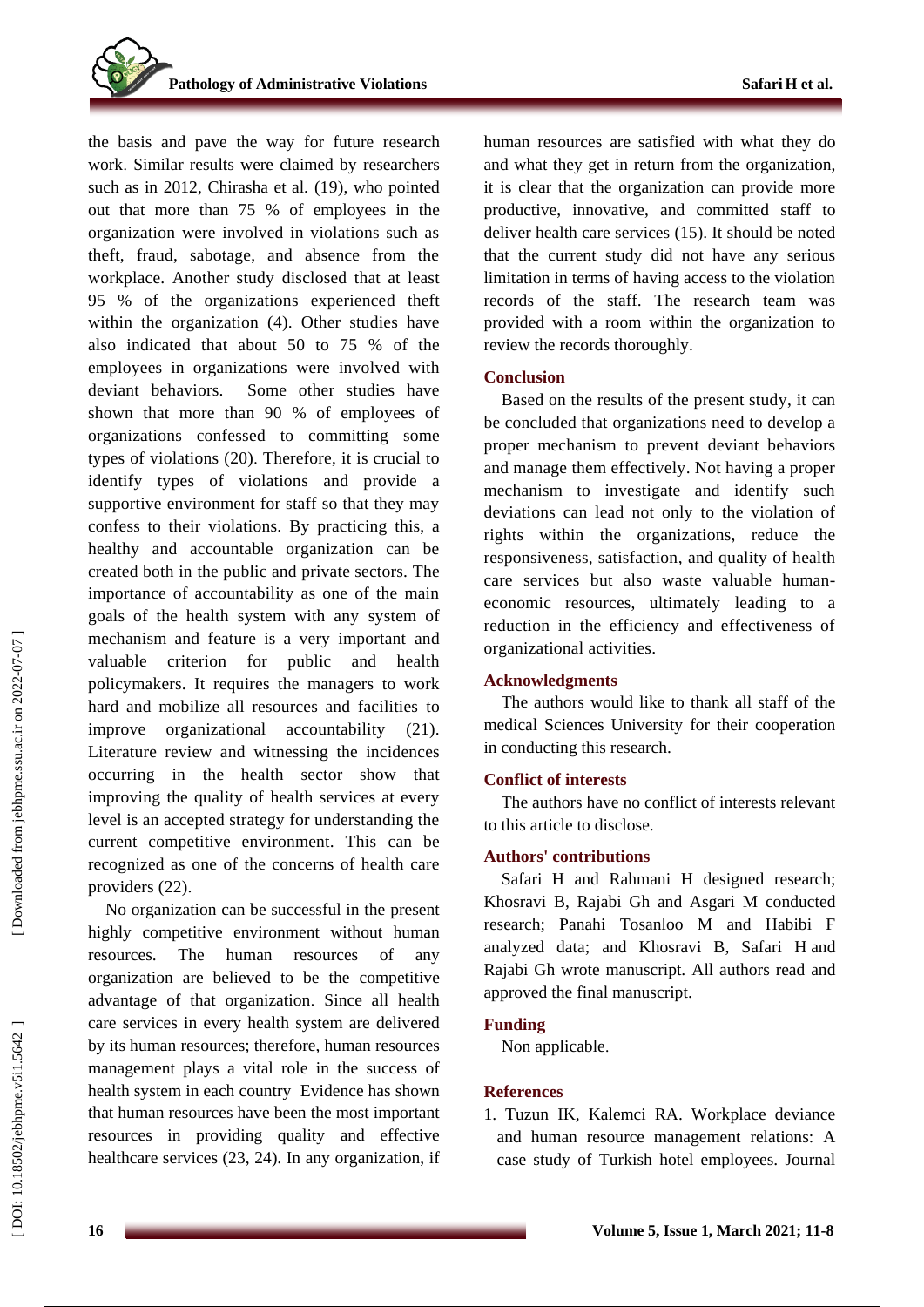

of Human Resources in Hospitality & Tourism. 2018; 17(2): 137 -53.

- 2. Malik P, Lenka U. Integrating antecedents of workplace deviance: utilizing AHP approach. Journal of Indian Business Research. 2018; 10(1): 101 -22.
- 3. Pulich M, Tourigny L. Workplace deviance: strategies for modifying employee behavior. The Health Care Manager. 2004; 23(4): 290 -301.
- 4. Sulaiman M, Bhatti OK. Workplace deviance and spirituality in Muslim organizations. Asian Social Science. 2013; 9(10): 237.
- 5. Berry CM, Ones DS, Sackett PR. Interpersonal deviance, organizational deviance, and their common correlates: A review and meta -analysis. Journal of Applied Psychology. 2007; 92(2): 410.
- 6. Cohen -Charash Y, Mueller JS. Does perceived unfairness exacerbate or mitigate interpersonal counterproductive work behaviors related to envy? . Journal of Applied Psychology. 2007; 92(3): 666.
- 7. Chen C -T, King B. Shaping the organizational citizenship behavior or workplace deviance: Key determining factors in the hospitality workforce. Journal of Hospitality and Tourism Management. 2018; 35: 1 -8.
- 8. Soltani I. Management roles in staff Violations. Tadbir J. 2002; 13(126): 126.
- 9. Research Kc. Global Fraud & Risk Report. 2018.
- 10. Appelbaum SH, Iaconi GD, Matousek A. Positive and negative deviant workplace behaviors: causes, impacts, and solutions. Corporate Governance: The International Journal of Business in Society. 2007; 7(5): 586 -98.
- 11. Henle CA, Giacalone RA, Jurkiewicz CL. The role of ethical ideology in workplace deviance. Journal of Business Ethics. 2005; 56(3): 219 -30.
- 12. Rana H. Deviant workplace behaviour and organizational role stress in the corporate sector. 2015.
- 13. Nasir M, Bashir A. Examining workplace deviance in public sector organizations of

Pakistan. International Journal of Social Economics. 2012; 39(4): 240 -53.

- 14. Ones DS, Viswesvaran C, Schmidt FL. Realizing the full potential of psychometric meta -analysis for a cumulative science and practice of human resource management. Human Resource Management Review. 2017; 27(1): 201 -15.
- 15. Taderera BH, Hendricks SJH, Pillay Y. Human resource for health reform in peri -urban areas: a cross -sectional study of the impact of policy interventions on healthcare workers in Epworth, Zimbabwe. Human Resources for Health. 2017; 15(1): 83.
- 16. Mustafa T, Zhou L, Abdullahi ZJ, Nisar N. Stimulating Work Ethics among Healthcare Professionals: A Challenge to Healthcare Human Resource Development in Pakistan. Canadian Journal of Applied Science and Technology. 2017; 5(2).
- 17. World Health Organization. Global strategy on human resources for health: workforce 2030. Global strategy on human resources for health: workforce 20302016.
- 18. Habibi nodeh F, Roozbeh A, Grey S, Rajabi Vasokolaee G, Panahi Tosanloo M, Khosravi B. Investigating the Effective Factors to Prolongation Time of Employees' Administrative Violations in The Ministry of Health and Medical Education: A Qualitative Research. jhosp. 2018; 17(3): 65 -78.
- 19. Chirasha V, Mahapa M. An Analysis of the Causes and Impact of Deviant Behaviour in the Workplace. Journal of Emerging Trends in Economics and Management Sciences. 2012; 3(5): 415 -21.
- 20. Bennett RJ, Marasi S, Locklear L. Workplace deviance. Oxford Research Encyclopedia of Business and Management. 2018.
- 21. Piroozi B, Mohamadi Bolban Abad A, Moradi G. Assessing Health System Responsiveness after the Implementation of Health System Reform: A Case Study of Sanandaj, 2014 - 2015. Iranian Journal of Epidemiology. 2016; 11(4): 1 -9.